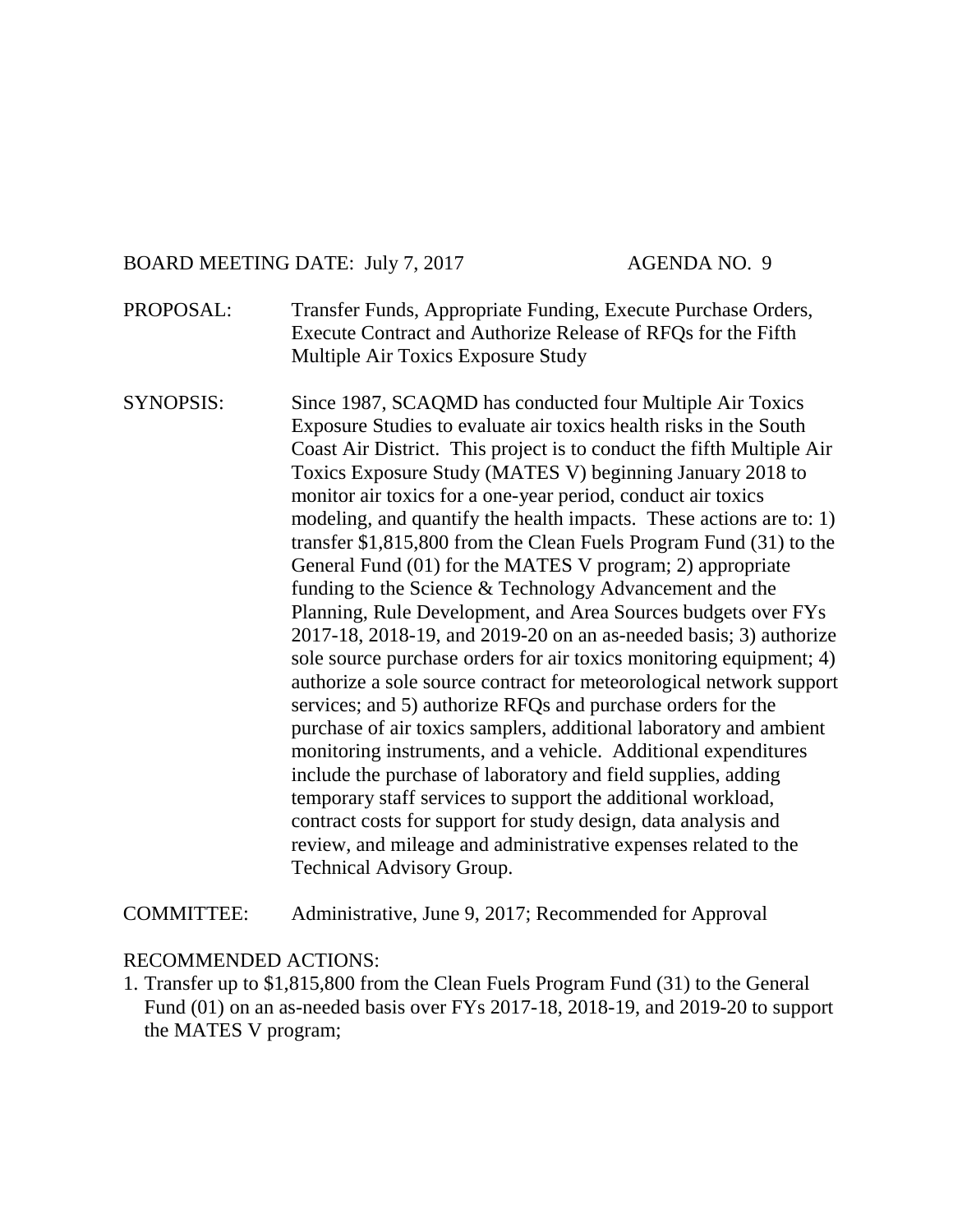- 2. Appropriate up to \$1,815,800 from the Undesignated Fund Balance to the Science & Technology Advancement and the Planning, Rule Development, and Area Sources budgets to procure additional resources needed to complete the MATES V Study, which are shown in Attachment 1, on an as-needed basis at any time over the period of FY 2017-18 through FY 2019-20;
- 3. Authorize the Procurement Manager to issue sole source purchase orders with the following entities to be funded from Science and Technology Advancement's FY 2017-18 budget:
	- a. TSI, Inc. for an amount not to exceed \$168,000 for the purchase of six (6) Condensation Particle Counters;
	- b. Magee Scientific for an amount not to exceed \$211,200 for the purchase of eleven (11) Aethalometers;
- 4. Authorize the Executive Officer to execute a sole source contract with Sonoma Technology, Inc. in an amount not to exceed \$60,000 for the MATES V meteorological upper air station technical support;
- 5. Authorize the Procurement Manager, in accordance with SCAQMD Procurement Policy and Procedure, to:
	- a. Issue solicitations and purchase orders in an amount not to exceed \$294,400 for Air Toxics Samplers as set forth in the Attachment; and
	- b. Issue solicitations and purchase orders in an amount not to exceed \$297,000 for laboratory equipment as set forth in the Attachment; and
	- c. Issue solicitation and purchase order in an amount not to exceed \$50,000 for the purchase of a vehicle to help with deployment of instruments as set forth in the Attachment.

Wayne Nastri Executive Officer

PF:JKG:as

#### **Background**

The SCAQMD conducted the first Multiple Air Toxics Exposure Study (MATES) in 1987. This groundbreaking study was the first to attempt to characterize the concentration of airborne toxic compounds within the South Coast Air Basin and to determine the Basin-wide cancer risks associated with major airborne carcinogens.

The SCAQMD conducted a second air toxics exposure study (MATES II) in 1998-1999 that expanded on the scope of the first study. MATES II was another groundbreaking comprehensive study which built upon and expanded the knowledge gained in MATES. Among the lessons learned from MATES II was the extent of the impact of diesel emissions and the downward trend of certain air toxic contaminants common with the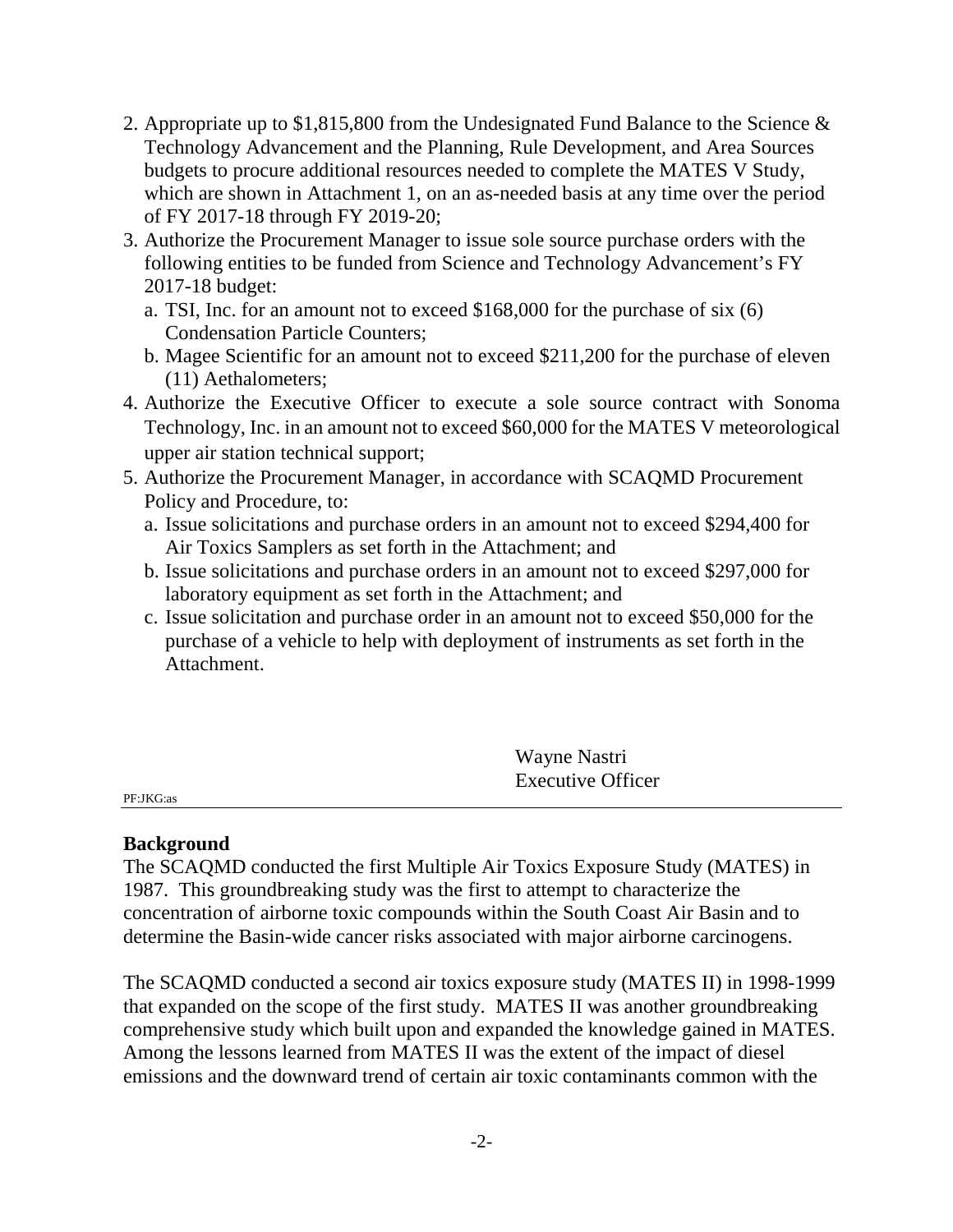first MATES. Additionally, as part of MATES II, air toxics measurements were conducted in specific areas in close proximity to industrial and transportation sources.

The MATES III Study was conducted in 2004-2006 and expanded measurements to include naphthalene and other polycyclic aromatic hydrocarbons, as well as a chemical speciation of fine particulate matter to aid in identifying the sources of PM2.5, including diesel combustion. MATES III ambient measurements found that non-diesel air toxics risk had declined about 50%, but the average levels of diesel particulate matter were similar, when compared to MATES II. From the modeling exposure analysis, the study found that, on average, risk from air toxics was lower in several areas, but in other locations, including near the ports and near transportation corridors in the eastern and northern parts of the Basin, air toxics risks had increased.

The MATES IV Study was conducted in 2012-2013 and was the first of the MATES studies to include comprehensive continuous ultrafine particle (UFP) and black carbon (BC) measurements. The MATES IV study showed that the average cancer risk from air toxics in the Basin had decreased by more than 50% since MATES III. The study also showed that diesel exhaust emissions had declined by about 70%, but diesel particulate matter continued to account for about two-thirds of the cancer risk from air toxics. Based on the modeling analysis, the areas near the ports and major transportation corridors had the highest air toxic cancer risks. The MATES IV study also implemented the updated risk assessment guidelines issued by the California Office of Environmental Health Hazard Assessment (OEHHA), which accounted for the increased health risks for children exposed to air toxics. In addition, the MATES IV study included local-scale studies of diesel particulate matter and UFPs near the LAX airport, the San Bernardino Railyard, and a community in Mira Loma near the CA-60 freeway. The UFP measurements at the 10 fixed sites showed that regional ultrafine levels were higher in the western areas of the Basin with greater population and traffic density.

As part of the overall effort to reduce air toxics exposure in the South Coast Air Basin, SCAQMD will be conducting the MATES V Program beginning in January 2018. MATES V field measurements will be conducted over a one-year period at ten fixed sites (the same sites selected for MATES III and IV) to assess trends in air toxics levels. MATES V will also include measurements of UFP and BC concentrations, which can be compared to the 2012-2013 UFP and BC levels measured in MATES IV.

Similar to previous MATES studies, SCAQMD staff will convene a Technical Advisory Group to provide technical guidance in the design of the study. The group will include experts from academia, environmental groups, industry, and public agencies.

In addition to the fixed site monitoring, MATES V will include local-scale studies in areas near oil refineries, to assess the air toxics exposures and associated health risks in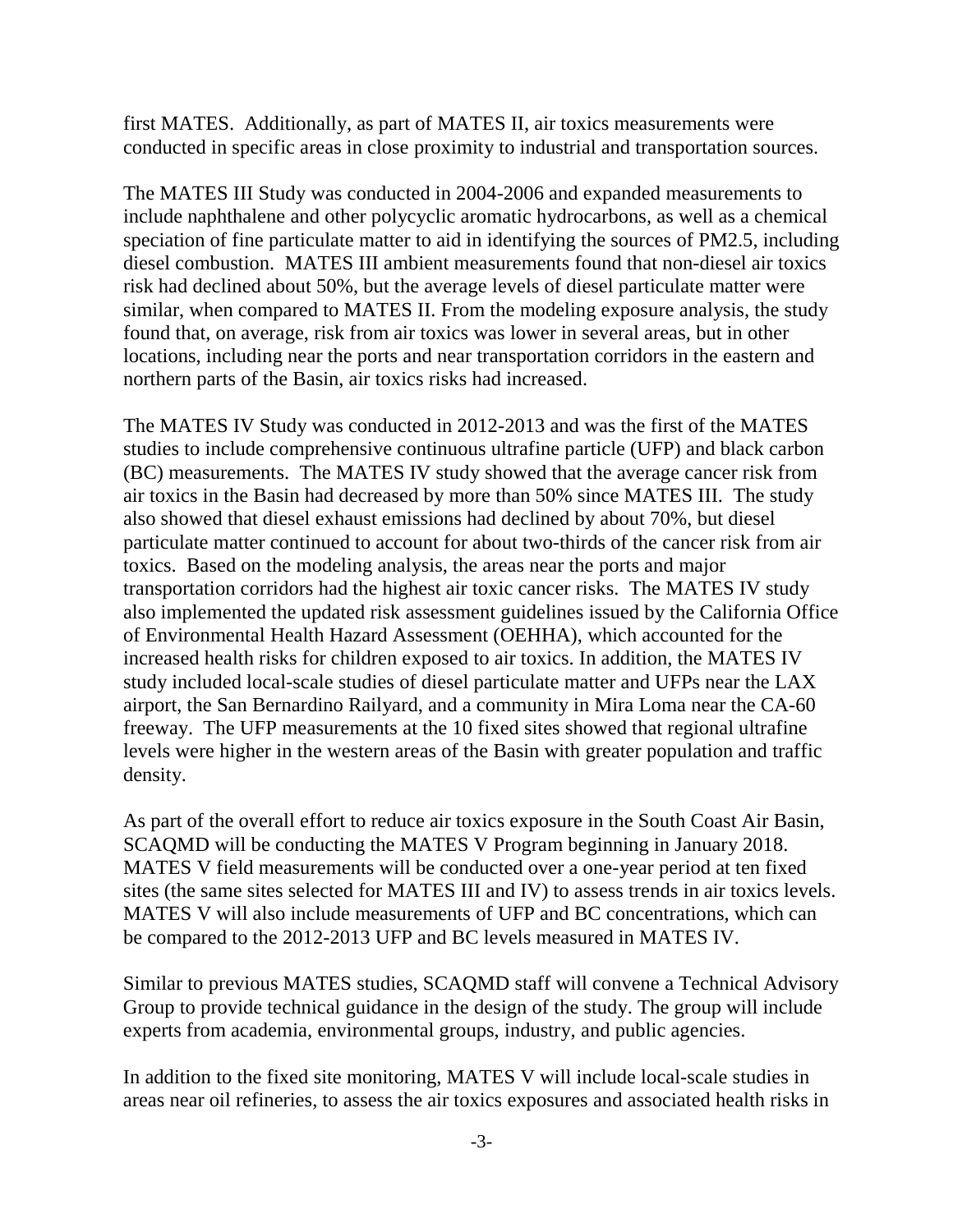these communities. The current proposed budget does not include resources needed for these local-scale studies. The Technical Advisory Group will assist with the overall design of these local-scale studies, and a scope and budget for this part of the MATES V program will be presented to the Board later this year.

Additionally, SCAQMD staff will work with the Technical Advisory Group to discuss options for enhanced monitoring and/or modeling efforts as part of MATES V, with a focus on providing more detailed air toxics exposure information to people living in environmental justice communities. The current proposed budget does not include resources needed for these enhanced monitoring and modeling efforts, but a scope and budget for this part of the MATES V program, along with the focused refinery monitoring, will be presented to the Board later this year.

SCAQMD already has some of the monitoring and laboratory equipment needed for MATES V. However, additional instrumentation and replacement, repair, and calibration of some older equipment is required to complete all of the proposed measurements. Laboratory and field supplies are also needed to conduct the MATES V program. In addition to equipment and supply needs, temporary staffing is necessary to meet the additional workload associated with MATES V, as well as contractor support services for the maintenance of the upper air meteorological stations, and for support for study design, data analysis and review. Additional costs include mileage for travel to all the monitoring sites to install and maintain equipment, as well as administrative costs related to convening the Technical Advisory Group meetings (including travel costs for Advisory Group members and web-meeting technology services).

#### **Proposal**

To obtain the necessary equipment and supplies, and to retain temporary staff to conduct the MATES V program, this action is to transfer and appropriate up to \$1,815,800 to the Science & Technology Advancement and the Planning, Rule Development, and Area Sources budgets over FYs 2017-18, 2018-19, and 2019-20 on an as-needed basis. A list of resource needs is detailed in the Attachment, as well as the expected time frame for the expenditures. Individual contracts will be brought to the Board as needed, pursuant to the Procurement Policy.

#### Proposed Sole Source Purchase Orders

#### *Condensation Particle Counters*

The MATES V study will also include the measurement of UFPs, which will allow for an evaluation of trends in UFP levels since MATES IV. Since the majority of the number of particles in the atmosphere is in the ultrafine mode, counting the number of atmospheric particles provides a good indicator of ultrafine particle levels. The most common method for determining ambient particle number concentrations is to use Condensation Particle Counters (CPCs). The SCAQMD currently owns several CPCs, but most of these units have been deployed at existing near-road monitoring stations or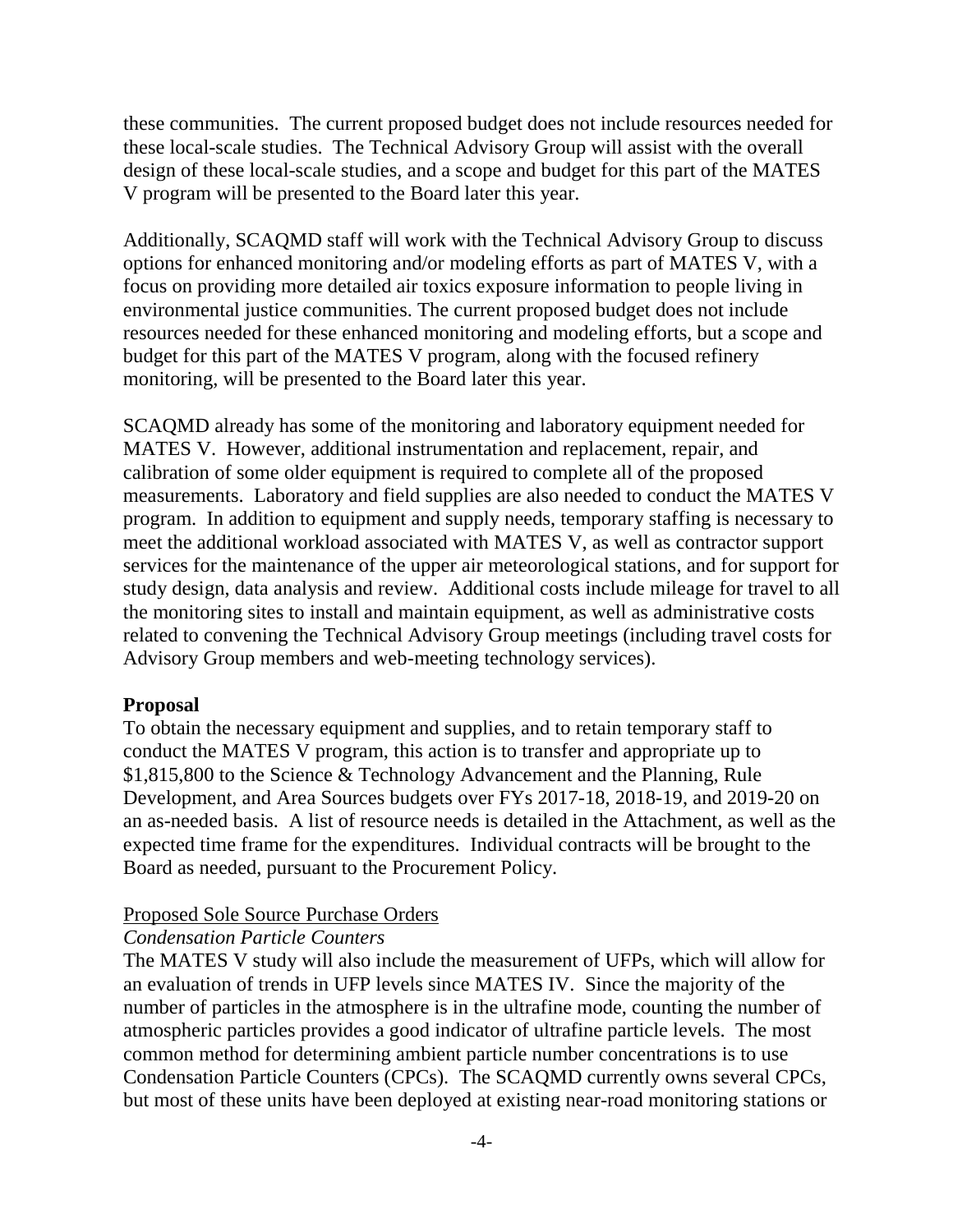are in need of replacement or rebuilding. Therefore, this action is to authorize the Procurement Manager to issue a sole source purchase order with TSI, Inc. for an amount not to exceed \$168,000 for the purchase of six (6) CPCs.

### *Aethalometers*

Aethalometers are monitors that measure BC, which can be used to help estimate diesel particulate matter. The SCAQMD owns several aethalometers already, but most are outdated and need to be replaced. In addition a more accurate and reliable version of Magee Scientific's Aethalometer has been released since MATES IV. Considering that BC may be used to help estimate levels of diesel particulate matter (the major contributor to air toxics risk in the Basin) staff proposes to purchase a new set of Aethalometers for the planned MATES V. Therefore, this action is to authorize the Procurement Manager to issue a sole source purchase order with Magee Scientific for an amount not exceed \$211,200 for the purchase of eleven (11) Aethalometers, including trading in nine (9) older units to help offset the cost.

# Proposed Sole Source Contract

# *Technical Support – Upper Air Meteorological Stations*

MATES V air pollution modeling and data analysis utilizes meteorology data from a network of stations that provide vertical profiles of wind and temperature of the lower atmosphere. Staff proposes a sole source contract with Sonoma Technology, Inc. (STI) to provide operational support for the maintenance of the upper air measurement stations during calendar year 2018. The stations are located at Los Angeles International Airport (LAX) and Whiteman Airport (Pacoima) in Los Angeles County, Ontario International Airport in San Bernardino County, Moreno Valley in Riverside County, and Irvine in Orange County. While these services have previously been funded through the U.S. EPA Section 105 Grant for the PAMS program for many years, anticipated reductions in this U.S. EPA funding necessitate seeking alternate funding to continue field and data management support for the MATES V study. For the past 8 years, STI has been the contractor responsible for the field and data management of the SCAQMD upper air program through two multi-year, competitive-bid contracts at an annual cost of \$100,000, funded by the U.S. EPA PAMS Section 105 Grant. By continuing to work with the past contractor, the existing contractor expertise, data management system, and telecommunications network can be leveraged to reduce costs. This action is to authorize the Executive Officer to execute a sole source contract with STI for an amount not to exceed \$60,000 to provide one year of technical support services.

# Proposed Purchase through the RFQ Process

#### *Air Toxics Samplers*

The current inventory of Air Toxics Samplers for measuring Volatile Organic Compounds (VOCs), carbonyls, and metals dates back to the MATES II and MATES III Studies, and many units are in need of replacement. While some of the samplers are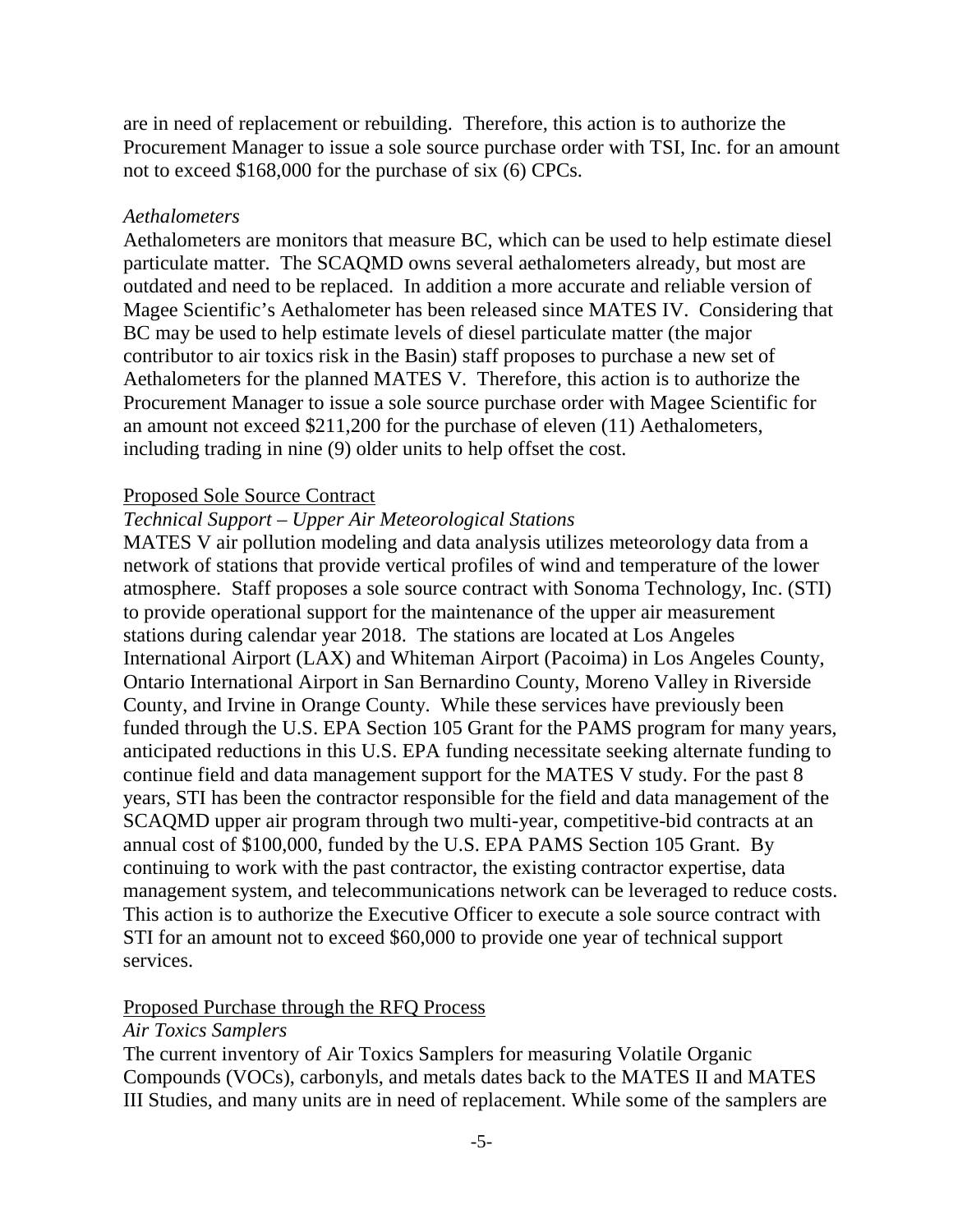still functioning, many are being used on an ongoing basis in existing air monitoring programs such as U.S. EPA's National Air Toxics Trends Stations (NATTS) program, and for other purposes, such as the sampling for hexavalent chromium and other metals in the City of Paramount. Since the previous MATES studies, some new models and manufacturers have become available which have many updated features such as combination units that can sample both air toxics gases and particles simultaneously. Therefore, this action is to authorize the Procurement Manager to release an RFQ and issue purchase orders for Air Toxics Samplers to measure VOCs, carbonyls, and metals at a cost not to exceed \$294,400.

#### *Gas ChromatographMass Spectrometer*

The laboratory currently has two gas chromatograph mass spectrometers (GC-MS) instruments that are used for the measurement of gaseous airborne toxics. Both of these instruments are over ten years old and their reliability has been steadily declining. To ensure timely analysis of gaseous toxic samples collected in MATES V it is necessary to replace one of the GC-MS systems. This action is to authorize the Procurement Manager to release an RFQ and issue purchase orders for a GC-MS system at a cost not to exceed \$225,000.

# *Gas Dilution Systems*

Two gas dilution systems are needed for the preparation of lower concentration standards to support the analysis of air toxics gases. Each toxic compound analyzed on the GC-MS requires calibration against standards at varying concentrations which must be prepared using gas dilution systems. Currently the laboratory does not have gas dilution systems to prepare calibration standards from multiple standards. This action is to authorize the Procurement Manager to release an RFQ and issue purchase orders for two gas dilution systems at a cost not to exceed \$72,000.

#### *Vehicle*

There is a need to replace at least one of the older high-mileage vehicles. This will help with the installation of air monitoring equipment at all ten (10) sites in preparation for MATES V. This additional vehicle is also necessary to perform routine and non-routine calibration, maintenance and repair of air monitoring equipment throughout this study. Thus, this action is to authorize the Procurement Manager to release an RFQ and issue a purchase order for a vehicle (truck or van) to support field activities related to MATES V at a cost not to exceed \$50,000.

#### **Outreach**

In accordance with SCAQMD's Procurement Policy and Procedure, a public notice advertising the RFQs and inviting bids will be published in the Los Angeles Times, the Orange County Register, the San Bernardino Sun, and Riverside County's Press Enterprise newspapers to leverage the most cost-effective method of outreach to the South Coast Basin.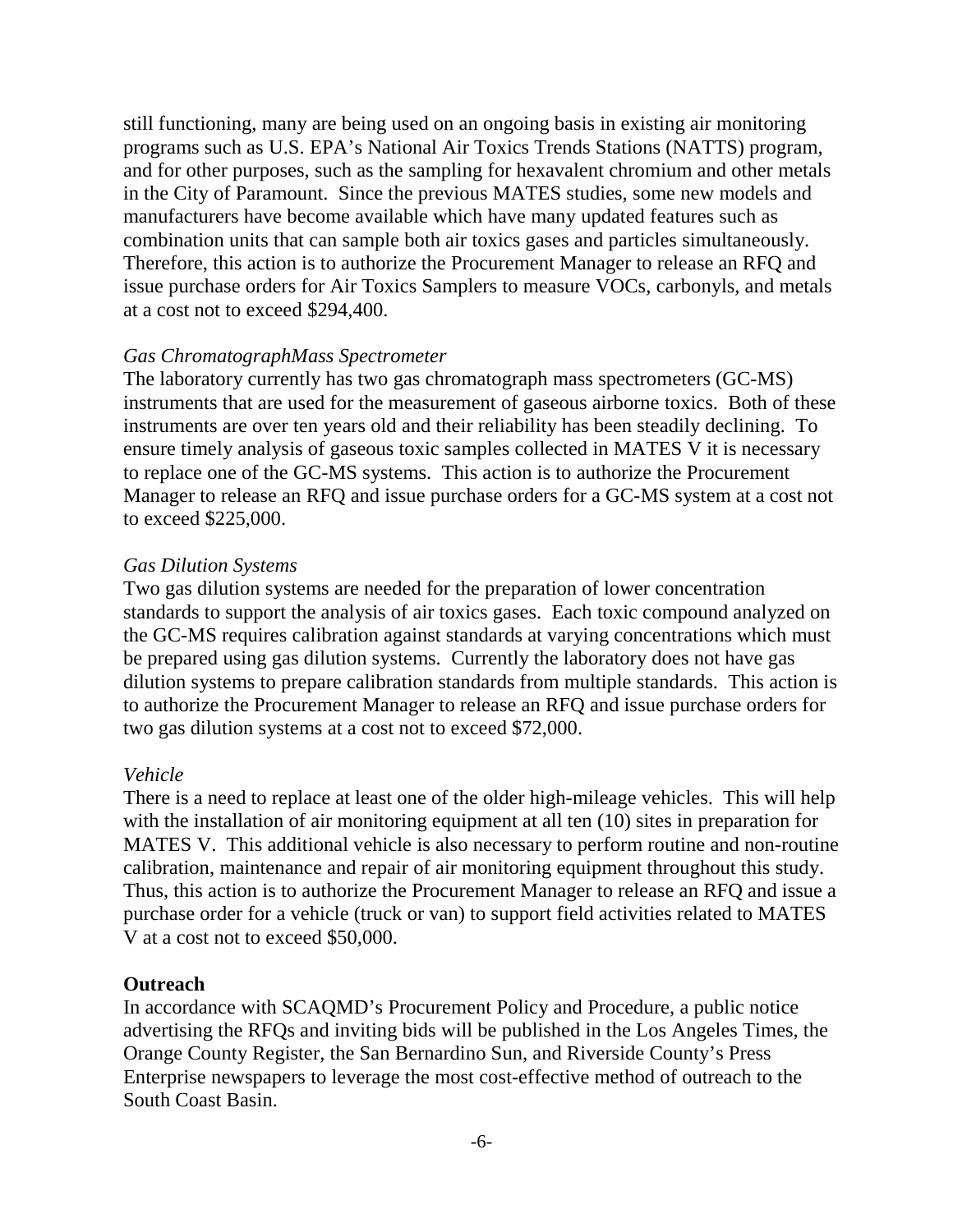Additionally, potential bidders may be notified utilizing SCAQMD's own electronic listing of certified minority vendors. Notice of the RFQ will be emailed to the Black and Latino Legislative Caucuses and various minority chambers of commerce and business associations and placed on the internet at SCAQMD's website (http://www.aqmd.gov) where it can be viewed by making the selection "Grants & Bids."

#### **Sole Source Justification**

A sole source award is authorized under Sections IV.B. of the Procurement Policy and Procedure when a purchase does not lend itself to substitution. Section VIII, B.2 of the Procurement Policy and Procedure identifies four major provisions under which a sole source award may be justified.

The requests for sole source purchases of the CPCs and the Aethalometers / BC Monitors are made under Section IV.B.4 of the Procurement Policy and Procedure. The items are available from only one source. TSI is the only manufacturer of water-based CPCs in the United States whose products have a long history of scientific evaluation and testing. Various CPC models have been extensively evaluated by SCAQMD staff over the past several years for the purpose of choosing the most appropriate instrument for ultrafine measurements in studies such as MATES IV. The Aethalometers are similarly available from only one distributor, Magee Scientific. No other manufacturer or distributor sells a "dual-channel" BC monitor with similar technical specifications and pricing, as it involves the use of proprietary technology.

The request for a sole source contract for technical support for the SCAQMD upper air meteorological network is made under Section VIII, B.2.c.1 of the Procurement Policy and Procedure which states: Except for contracts funded in whole or in part with federal funds, written justification for a sole source award must be provided documenting that the desired services are available from only the sole source based upon one or more of the following reasons: (1) The unique experience and capabilities of the proposed contractor or contractor team. Sonoma Technology, Inc. (STI) has unique experience and capabilities for the continued field operation and data management of the SCAQMD upper air meteorological network, due to their significant experience with this network for the past several years and their ability to leverage existing staff resources, techniques, telecommunications, databases, and data processing and validation software developed for the previous effort. This will also ensure operational consistency of the SCAQMD upper air network equipment and data.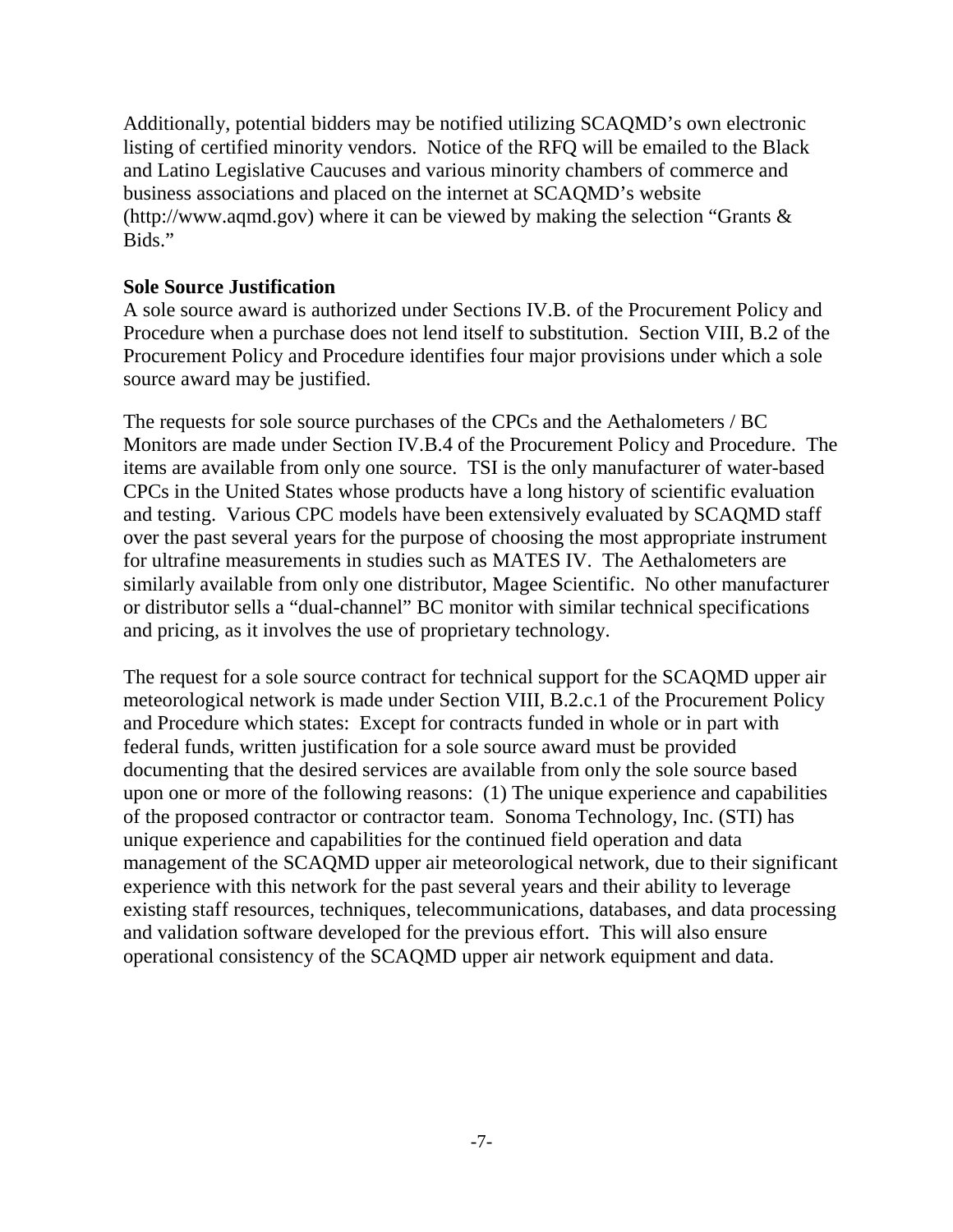# **Benefits to SCAQMD**

Community exposure to air toxics continues to be an important issue. The MATES studies conducted by SCAQMD provide essential information on air toxics levels in the South Coast Air District, and present a unique opportunity to evaluate long-term trends in air toxics and their health impacts. The SCAQMD continues to work toward reducing air toxics emissions through supporting cleaner technologies (including cleaner diesel technologies), rulemaking to address toxic emissions, and implementing air toxics monitoring and enforcement initiatives. The MATES V program complements these efforts, and provides information to track progress on reducing air toxics in the region.

# **Resource Impacts and Justification**

Staff is requesting that a total of up to \$1,815,800 from the Clean Fuels Program Fund (31) be used on an as-needed basis over FYs 2017-18, 2018-19, and 2019-20 to cover the cost of the additional resources shown in the Attachment. Section 40448.5(e) of the California Health and Safety Code provides that "when considering which clean fuels projects to promote, the South Coast District shall consider, among other factors potential effects on public health, ambient air quality, visibility within the region, and other factors determined to be relevant by the South Coast District." MATES V will help establish an emissions baseline and toxic air contaminant risks for mobile sources, from which the benefits of clean fuel programs can be calculated.

Results from MATES IV indicate that mobile sources contribute over 90% of the potential cancer risk from air toxics in the South Coast Air Basin. Diesel exhaust accounted for 68% of the total estimated air toxics risk, based on the MATES IV monitoring data. The activities paid for by these funds are very closely related to emissions from mobile sources.

MATES V will provide an update on the impact of mobile emission sources on air toxic exposure. The study will provide additional information for the SCAQMD staff to promote clean fuel projects that will advance the commercialization of clean mobile source technologies.

# **Attachment**

Proposed Additional Resources for MATES V